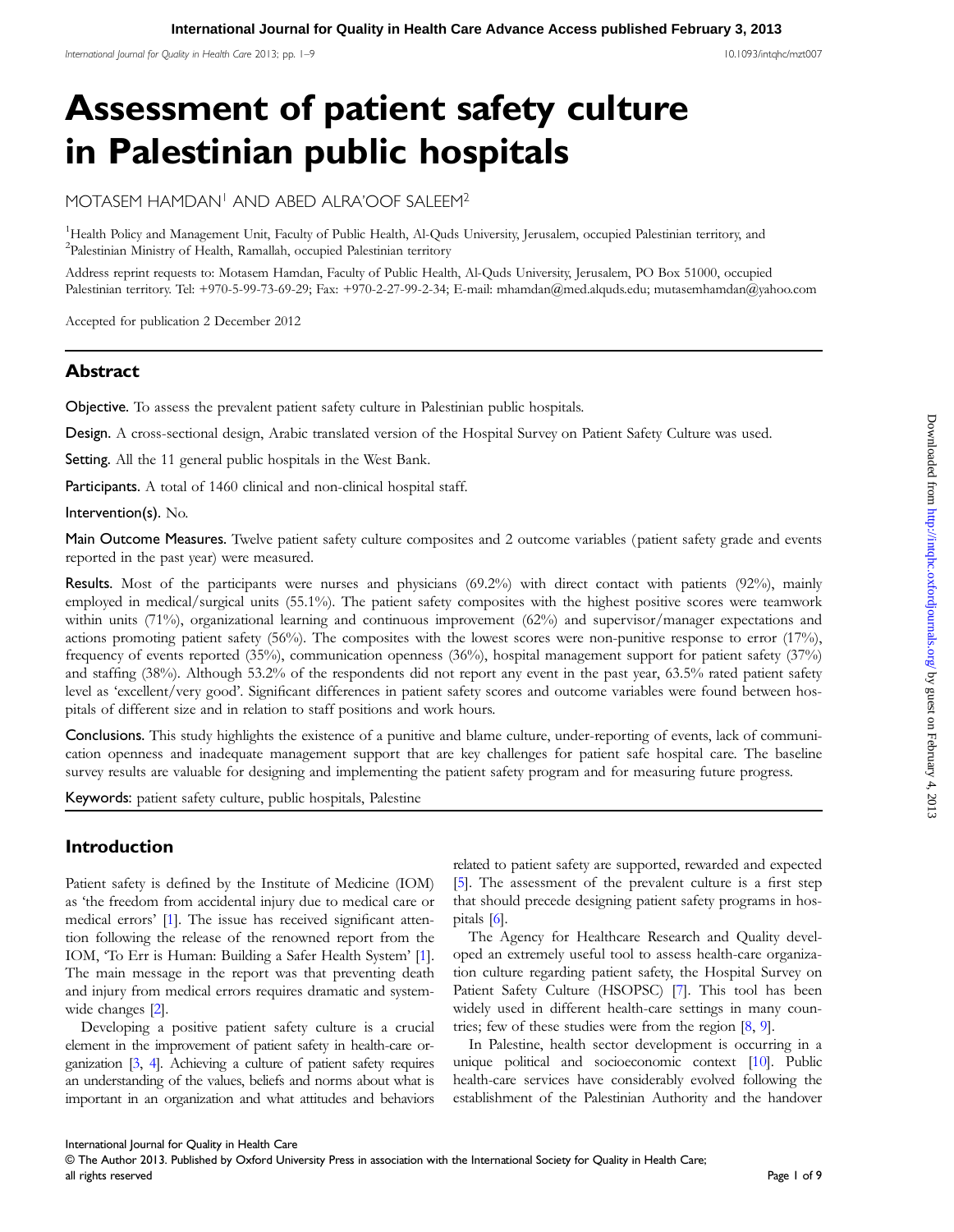of public services to the Palestinians in 1994. The international community is contributing significantly to health sector capacity building, yet the stalled peace process and the fragile political situations remain the major challenges [\[11](#page-8-0)]. The Ministry of Health (MoH) has become the main provider of health services including hospital care [\[12](#page-8-0)]. Nevertheless, it is believed that emphasis on the physical capacity and quantity preceded the quality and safety of health-care services.

Recently, there has been a growing attention to improve quality and safety of services provided in hospitals. The issue became one among the key strategic areas included in the last national health strategy [[13\]](#page-8-0). In relation to this, the MoH recently joined the World Health Organization's (WHO) Patient Safety Friendly Hospital Initiative [[14](#page-8-0)]. This program requires periodic assessment of safety culture at participating hospitals. Despite these developments, there is still a lack of research evidence on the patient safety in general and on the status of patient safety culture in hospitals in particular. The aim of this study is to assess the prevalent patient safety culture in Palestinian public hospitals and to identify strengths and areas for potential improvement. The study also looks into some hospital and respondents characteristics that might have influence on patient safety culture at the public hospitals.

## Methods

#### Study setting and design

All the 11 general public hospitals in the West Bank run by the MoH participated in the study. Only one specialty ( psychiatry) public hospital was excluded to ensure similarity among participants. None of the hospitals possessed an external accreditation; two of them had just embarked on the WHO patient safety initiative [[14](#page-8-0)]. They had 1187 beds in total, and their size ranged from 30 to 216 beds [\[12\]](#page-8-0).

A cross-sectional quantitative design was adopted. The study used an Arabic translated version of the HSOPSC [[7](#page-8-0)]. Data were collected in the period between July and August 2011.

#### **Participants**

The study targeted all the clinical and non-clinical hospitals staff with direct contact with patients, including physicians and nurses, staff without direct contact with patients, but whose work directly affects patient care, including paramedical and support services, as well as hospital managers and supervisors. A self-administered questionnaire (HSOPSC) was distributed to the entire target group estimated as 2852 out of a total of 3229 hospital personnel [[12](#page-8-0)].

The researchers obtained ethical approval to carry out the assessment from the MoH. Participation was anonymous, voluntarily and confidential, and participants were informed about the purpose of the study.

#### Study tool

Psychometric evaluation of the Arabic translation of the American HSOPSC version in Palestine (Sh Najjar et al., submitted) showed that the HSOPSC is a valid and reliable instrument for assessing the safety culture in the Arabic speaking hospital settings. In this study, the internal consistency of the instrument was measured using the Cronbach's coefficient Alpha  $(\alpha)$ . The highest value (0.86) was for the frequency of reported events, and the lowest value (0.38) was for the communication openness (Table [1](#page-2-0)). Two composites were below the HSOPSC user's guide acceptable level of  $\alpha \geq 0.6$  [[7\]](#page-8-0).

#### Analysis of survey composite scores

The HSOPSC is composed of 42 items that measure 12 patient safety culture composites (Table [1](#page-2-0)). It included both positively and negatively worded items. Items were scored on a fivepoint frequency scale. The percentage of positive responses for each item and composites were calculated. Negatively worded items were reversed when computing percentagepositive response rates. Moreover, composite-level scores were computed by summation of the items within the composite scales and dividing by the number of items.

We followed the HSOPSC User's Guide [\[7\]](#page-8-0) for data analysis to allow for benchmarking the results. Positive responses in positively worded survey items were 'agree/strongly agree' or 'most of the time/always'. Positive responses in negatively worded items were 'disagree/strongly disagree' or 'never/ rarely'. Hence, areas of strength was defined as those items that received 75% of respondents' positive answers or when about 75% of respondents disagreed with reverse-worded item. Whereas areas identified as potential for improvement are the items that about 50% or more of respondents answered negatively using 'disagree/strongly disagree' or 'never/rarely', when 50% of respondents disagreed with reverse-worded items. The results were presented in descending order in relation to the percentage of positive responses received (Table [1\)](#page-2-0). In addition to that, the survey included two single-item responses outcome measures regarding the overall patient safety grade ('excellent' to 'failing') and the number of events reported in the last year.

### Data analysis

Descriptive statistics were computed to summarize respondent characteristics. Analysis of variance was used to examine differences in patient safety culture composites across hospital size, respondents' work area and positions. Chi-square tests were used to assess the relationship between patient safety outcome measures and selected hospital and respondents characteristics. Finally, general linear model univariate analysis was performed to examine the effect of different hospitals and respondent characteristics on the patient safety score. The model used an aggregate patient safety score (summation of patient safety composite scores) as the dependent variable and hospital size, work area/unit, contact with patients, professional experience and working hours per week as principal independent variables.

Data were analyzed using the Microsoft Excel and SPSS 16.0. A level of  $P \le 0.05$  was considered to represent statistical significance.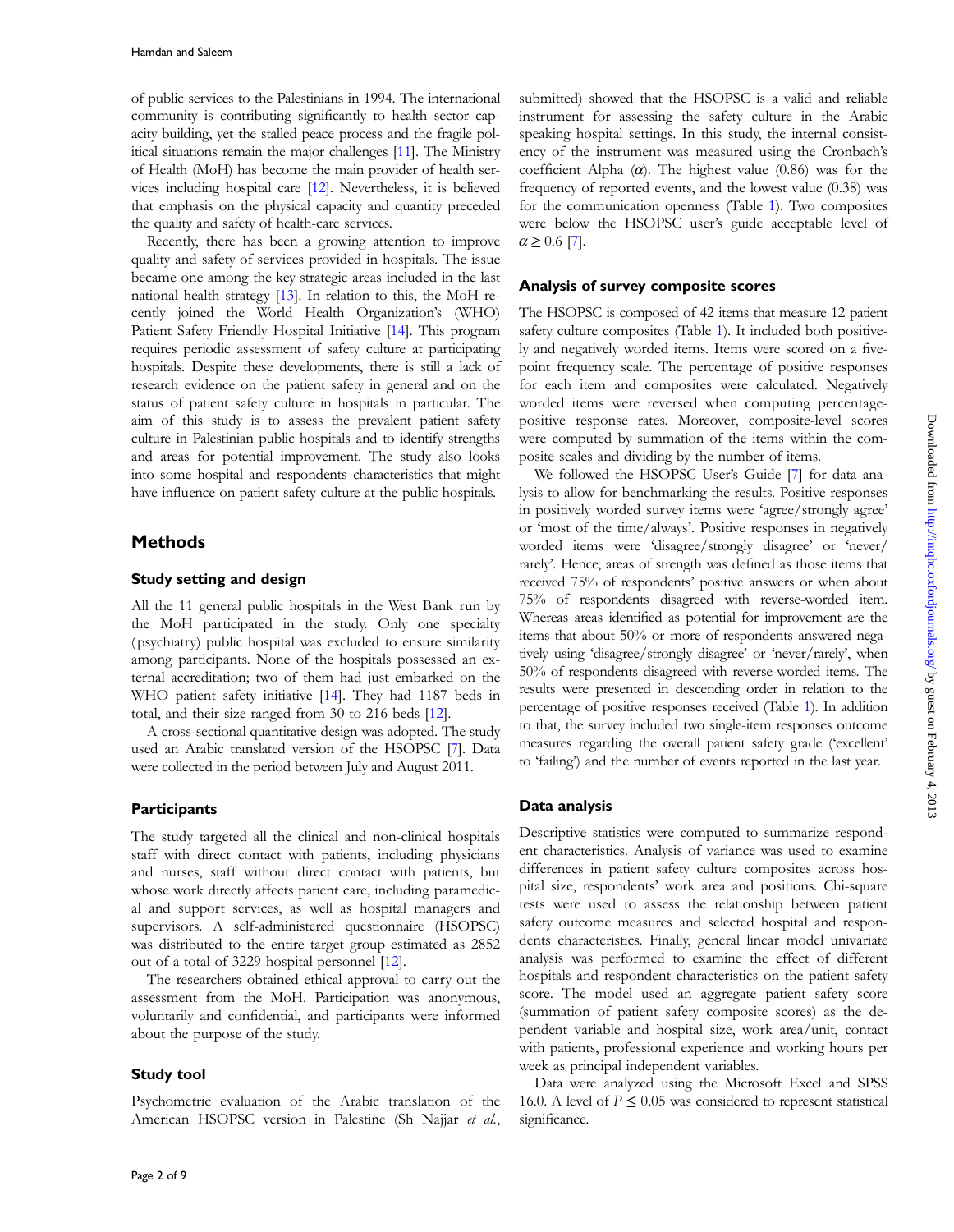<span id="page-2-0"></span>

| Composites and survey items                                                                                | Average percentage-positive<br>response |
|------------------------------------------------------------------------------------------------------------|-----------------------------------------|
| Teamwork within units (Cronbach's $\alpha$ = 0.77)                                                         | 71                                      |
| People support one another in this unit                                                                    | 76                                      |
| When a lot of work needs to be done quickly, we work together as a team                                    | 72                                      |
| to get the work done                                                                                       |                                         |
| In this unit, people treat each other with respect                                                         | 70                                      |
| When one area in this unit gets really busy, others help out                                               | 67                                      |
| Organizational learning—continuous improvement (Cronbach's $\alpha$ = 0.79)                                | 62                                      |
| We are actively doing things to improve patient safety                                                     | 83                                      |
| Mistakes have led to positive changes here                                                                 | 56                                      |
| After we make changes to improve patient safety, we evaluate their effectiveness                           | 56                                      |
| Supervisor/manager expectations and actions promoting patient safety<br>(Cronbach's $\alpha$ = 0.76)       | 56                                      |
| Manager says a good word when he/she sees a job done according to established<br>patient safety procedures | 54                                      |
| Manager seriously considers staff suggestions for improving patient safety                                 | 56                                      |
| Whenever pressure builds up, my manager wants us to work faster, even if it means                          | 45                                      |
| taking shortcuts (R)                                                                                       |                                         |
| My manager overlooks patient safety problems that happen over and over (R)                                 | 69                                      |
| Hospital handoffs and transitions (Cronbach's $\alpha$ = 0.72)                                             | 48                                      |
| Things 'fall between the cracks' when transferring patients from one unit to<br>another $(R)$              | 46                                      |
| Important patient care information is often lost during shift changes (R)                                  | 60                                      |
| Problems often occur in the exchange of information across hospital units $(R)$                            | 35                                      |
| Shift changes are problematic for patients in this hospital (R)                                            | 53                                      |
| Feedback and communication about error (Cronbach's $\alpha$ = 0.69)                                        | 46                                      |
| We are given feedback about changes put into place based on event reports                                  | 30                                      |
| We are informed about errors that happen in this unit                                                      | 52                                      |
| In this unit, we discuss ways to prevent errors from happening again                                       | 56                                      |
| Teamwork across hospital units (Cronbach's $\alpha$ = 0.61)                                                | 44                                      |
| There is good cooperation among hospital units that need to work together                                  | 50                                      |
| Hospital units work well together to provide the best care for patients (R)                                | 53                                      |
| Hospital units do not coordinate well with each other (R)                                                  | 38                                      |
| It is often unpleasant to work with staff from other hospital units                                        | 37                                      |
| Overall perceptions of safety (Cronbach's $\alpha$ = 0.67)                                                 | 43                                      |
| Patient safety is never sacrificed to get more work done                                                   | 59                                      |
| Our procedures and systems are good at preventing errors from happening                                    | 44                                      |
| It is just by chance that more serious mistakes do not happen around here                                  | 38                                      |
| We have patient safety problems in this unit $(R)$                                                         | 31                                      |
| Staffing (Cronbach's $\alpha$ = 0.62)                                                                      | 38                                      |
| We have enough staff to handle the workload                                                                | 18                                      |
| Staff in this unit work longer hours than is best for patient care                                         | 81                                      |
| We use more agency/temporary staff than is best for patient care                                           | 37                                      |
| We work in 'crisis mode' trying to do too much, too quickly (R)                                            | 18                                      |
| Hospital management support for patient safety (Cronbach's $\alpha$ = 0.76)                                | 37                                      |
| Hospital management provides a work climate that promotes patient safety                                   | 35                                      |
| The actions of hospital management show that patient safety is a top priority                              | 47                                      |
| Hospital management seems interested in patient safety only after an adverse event                         | 29                                      |
| happens                                                                                                    |                                         |
| Communication openness (Cronbach's $\alpha$ = 0.38)                                                        | 36                                      |
| Staff will freely speak up, if they see something that may negatively affect patient care                  | 48                                      |
| Staff feel free to question the decisions or actions of those with more authority                          | 29                                      |

 $(continued)$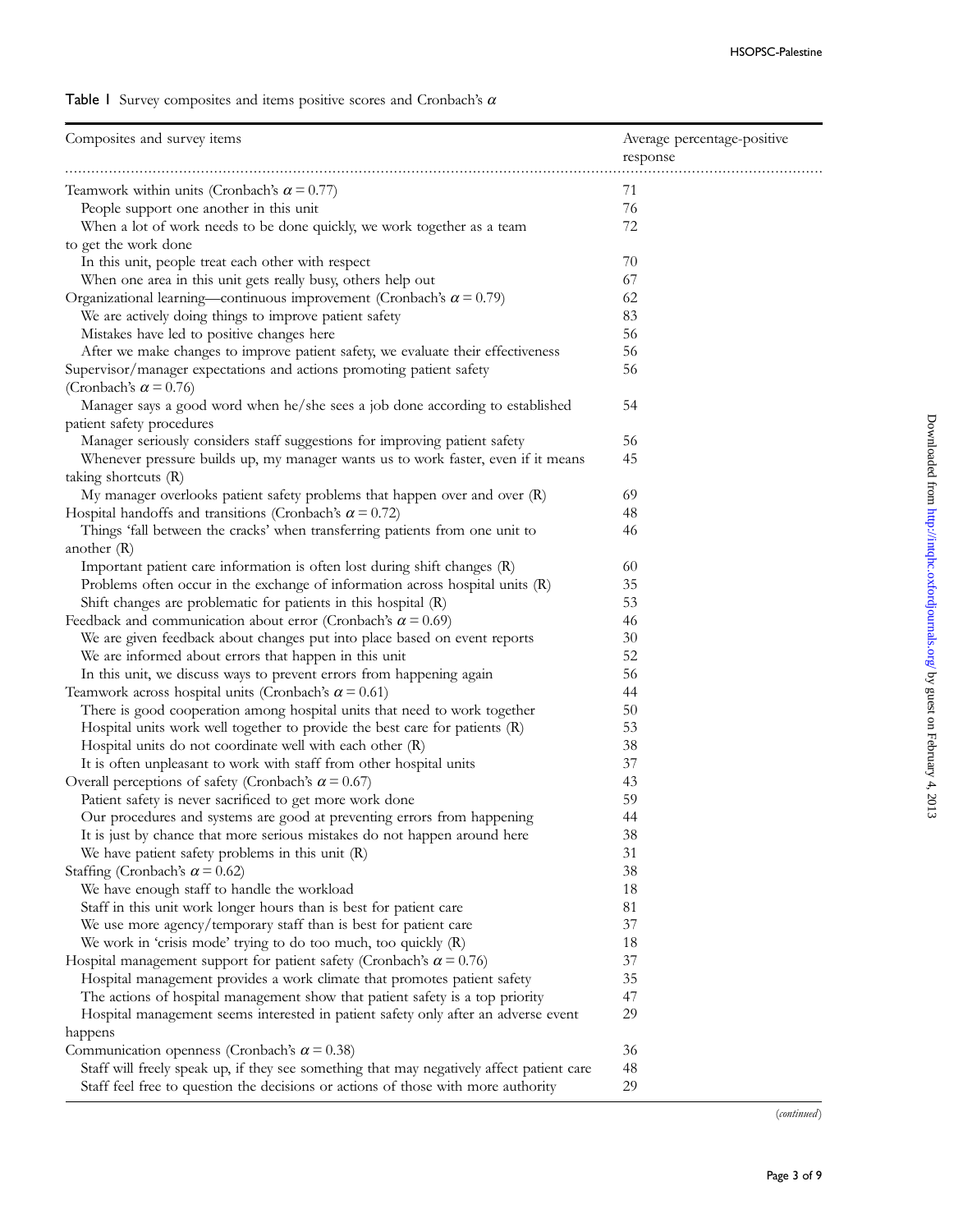#### Table 1 Continued

| Composites and survey items                                                           | Average percentage-positive<br>response |
|---------------------------------------------------------------------------------------|-----------------------------------------|
|                                                                                       |                                         |
| Staff are afraid to ask questions when something does not seem right $(R)$            | 32                                      |
| Frequency of events reported (Cronbach's $\alpha$ = 0.86)                             | 35                                      |
| When a mistake is made, but is caught and corrected before affecting the patient, how | 35                                      |
| often is this reported?                                                               |                                         |
| When a mistake is made, but has no potential to harm the patient, how often is this   | 33                                      |
| reported?                                                                             |                                         |
| When a mistake is made that could harm the patient, but does not, how often is this   | 37                                      |
| reported?                                                                             |                                         |
| Non-punitive response to error (Cronbach's $\alpha$ = 0.57)                           | 17                                      |
| Staff feel like their mistakes are held against them (R)                              | 15                                      |
| When an event is reported, it feels like the person is being written up, not the      | 23                                      |
| problem $(R)$                                                                         |                                         |
| Staff worry that mistakes they make are kept in their personnel file $(R)$            | 12                                      |

R, negatively worded items that were reverse coded.

## **Results**

#### Response rate

Of the 2852 surveys distributed, 1460 were returned. Out of these, 52 surveys were disqualified as either one entire section was not completed, fewer than half of the items throughout the entire survey were completed or all items were given the same answer. The overall response rate was 51.2%; for physicians 46.5%, nurses and midwives 50.6%, pharmacists 100%, other health professionals 44.4% and administrative and support staff 49%.

#### Respondent characteristics

The descriptive statistics for the study respondents are provided in Table [2.](#page-4-0) In terms of hospital size, 31.3% of the participants were employed in small-, 28.6% medium- and 40.1% in large-sized hospitals. Most of them work in medical (33.2%) and surgical (21.9%) units. Nurses/midwives and physicians formed most of the participants (69.2%). The majority have more than 1 year experience in the profession (93.3%) or at the hospital (92.5%). About 50% work more than the regular working hours per week (40 h), and 14.7% work more than 60 h per week.

#### Patient safety culture composite scores

The survey of safety culture composite scores with two regional comparisons [\[8](#page-8-0), [9\]](#page-8-0) and results from the USA [[5](#page-8-0)] are provided in Fig. [1](#page-5-0). The safety culture composites with the highest positive scores were teamwork within units (71%), organizational learning and continuous improvement (62%) and manager expectations and actions promoting patient safety (56%). However, none of these three dimensions reached the threshold of 75% positive score to be an area of strength. The remaining nine survey dimensions were negatively scored as areas for potential improvement. The lowest scores were non-punitive response to error (17%), frequency of events reported (35%), communication openness (36%), hospital management support for patient safety (37%) and staffing (38%).

#### Outcome measures

Overall, patient safety grade was rated as 'excellent or very good' by 63.5% of the respondents, 'acceptable' by 27% and 'poor or failing' by 9.5%. About 53.2% of the respondents reported that they had not reported any event in the past 12 months, 22% reported one to two events, 12.7% reported three to five events and 12.2% reported more than five events.

## Means for composite scores across hospital size, unit and staff positions

The differences in patient safety culture composites across hospital size, respondents' work area and positions were examined. The results showed that hospitals size and influence on patient safety were significant only in four patient safety culture composites: supervisor/manager expectations and actions promoting patient safety  $(P = 0.001)$ , feedback and communication about error  $(P = 0.015)$ , frequency of reported events  $(P = 0.048)$  and handoffs and transitions  $(P = 0.016)$ , in favor of larger hospitals. Hospital work area/ units effect was found significant  $(P < 0.05)$  in all composites, expect for communication openness and teamwork across units  $(P > 0.05)$  and mostly in favor of pharmacy units.

In relation to staff positions, except for supervisor/ manager expectation, communication openness, teamwork across units, frequency of reported events and overall perception of patient safety, significant differences  $(P < 0.05)$  were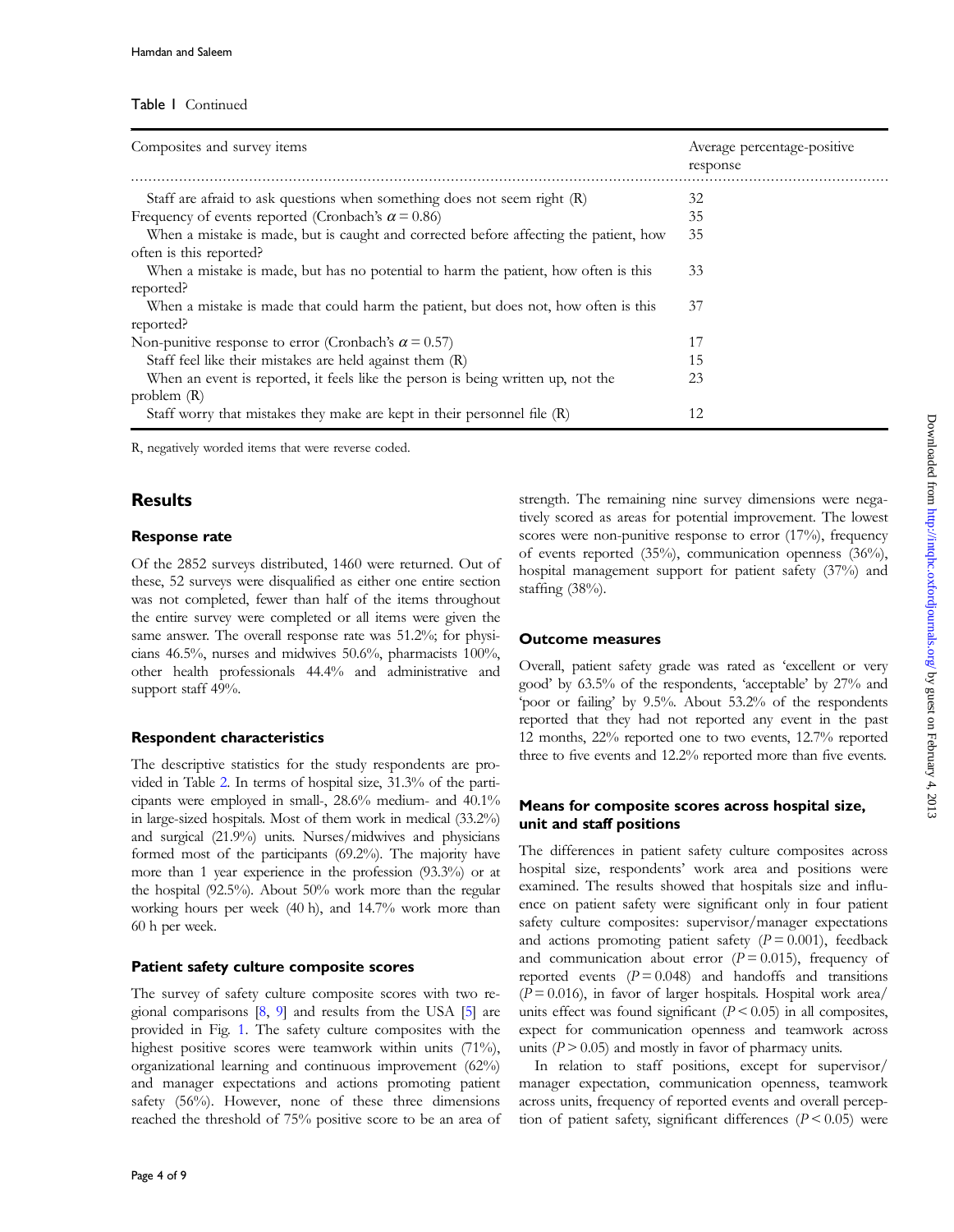<span id="page-4-0"></span>

| п                                            | $\frac{0}{0}$ |
|----------------------------------------------|---------------|
|                                              |               |
| Hospital size                                |               |
| Small (less than 60 beds)<br>441             | 31.3          |
| Medium (60-150 beds)<br>403                  | 28.6          |
| 564<br>Large (more than 150 beds)            | 40.1          |
| Hospital work area/unit                      |               |
| Medical<br>468 -                             | 33.2          |
| 309<br>Surgical (including operation room,   | 21.9          |
| anesthesia)                                  |               |
| Administrative/support<br>148                | 10.5          |
| 143<br>Diagnostics (laboratory, radiology)   | 10.2          |
| 104<br>Emergency                             | 7.4           |
| 93<br>Different units                        | 6.6           |
| 93<br>Intensive care (different types)       | 6.6           |
| 50<br>Pharmacy                               | 3.6           |
| Staff positions                              |               |
| 693<br>Nurses/midwives                       | 49.2          |
| 282<br>Physicians                            | 20.0          |
| 170<br>Other health professionals            | 12.1          |
| 120<br>Administration / management           | 8.5           |
| Support services<br>91.                      | 6.5           |
| 52<br>Pharmacists                            | 3.7           |
| Interaction/contact with patients            |               |
| Yes, have direct patient interaction<br>1292 | 92.0          |
| 116<br>No, do not have direct interaction    | 8.0           |
| Experience at hospital                       |               |
| 106<br>Less than 1 year                      | 7.5           |
| 594<br>$1-5$ years                           | 42.2          |
| 304<br>$6-10$ years                          | 21.6          |
| $11-15$ years                                | 203 14.4      |
| $16 - 20$ years<br>91 —                      | 6.5           |
| 110<br>21 years or more                      | 7.8           |
| Experience in profession                     |               |
| Less than 1 year<br>94                       | 6.7           |
| 310<br>$1-5$ years                           | 22.0          |
| $6 - 10$ years                               | 188 13.4      |
| $11-15$ years<br>95.                         | 6.7           |
| $16 - 20$ years<br>100                       | 7.1           |
| 621<br>21 years or more                      | 44.1          |
| Work hours per week                          |               |
| Less than 20 h<br>18                         | 1.3           |
| $20 - 39$ h<br>685                           | 48.7          |
| 40–59 h<br>498                               | 35.4          |
| $60 - 79$ h<br>103                           | 7.3           |
| 80 h or more<br>104                          | 7.4           |

found in all patient safety means for composite scores. Pharmacists were the most positive staff group toward patient safety.

#### Safety outcome across hospital and respondent characteristics

Patient safety grade and number of events reported in the past 12 months were cross-tabled by hospital size, staff categories and experience at hospital (Table [3](#page-6-0)). Participants from larger hospitals (more than 150 beds) were less likely to report an 'excellent/very good' patient safety grade (58.5%) and more likely to report a 'poor or failing' grade (11.5%)  $(P = 0.007)$ . Pharmacists were the most positive toward the patient safety level, and 80.8% gave their hospital 'excellent/ very good' patient safety grade with only 1.9% giving 'poor or failing'. Physicians were the least positive, 48.4% gave 'excellent/very good' and 13.6% gave 'poor or failing' safety grade ( $P = 0.001$ ). Meanwhile, no significant difference was found in patient safety grade in relation to the experience of staff at hospital  $(P = 0.17)$ .

With regard to number of events reported, 53.2% of the respondents said that they had not reported any events in the past 12 months. Participants from larger hospitals were less likely to report no events (49.1%) and more likely to report more than two events in the past year  $(26.7%)$  (P = 0.001). Managers/administrators followed by physicians were the most likely groups to report events, respectively, and 45.9 and 48.2% had not reported any events in the past year. Pharmacists followed by nurses were the least likely to report events, where 74.0 and 55.7%, respectively, had not reported any events in the past year ( $P = 0.001$ ). Finally, staff with less than 1 year experience were the most to report no events in the past year (61.0%), and, generally, the number of events reported increased in relation to staff experience  $(P < 0.001)$ .

#### Patient safety culture aggregate scores

The regression analyses revealed that medium-sized hospitals (60–150 beds) had significantly higher aggregate patient safety score ( $B = 113.554$ ,  $SE = 35.168$  and  $P = 0.001$ ) than small-sized hospitals (Table [4\)](#page-7-0). Those respondents with direct contact/interaction with patients had a significantly higher score  $(B = 82.324, SE = 35.741$  and  $P = 0.021$ ). All the respondents working 40 or more hours per week were found to have a significantly higher patient safety score than those working on a part-time basis (less than 40 h) (see Table [4\)](#page-7-0). In addition, a significantly higher patient safety score was observed for those working in medical  $(B =$ 98.128, SE = 47.983 and  $P = 0.041$ ) surgical (B = 122.188,  $SE = 51.801$  and  $P = 0.019$ , emergency  $(B = 44.108, SE =$ 20.755 and  $P = 0.034$ ) and administrative/support units  $(B = 169.903, SE = 37.827, and P < 0.001$  in comparison with those working in other units. The model explained 5.7% of the variation in the aggregate patient safety score as explained by the adjusted overall  $R^2$  (0.057).

## **Discussion**

This is the first study tackling the issue of patient safety culture in Palestinian public hospitals. It is of importance as it comes at a time when the MoH is working to improve the quality of hospital care and patient safety. Besides contributing to the design and implementation of the program, the results provide a baseline for future culture assessments.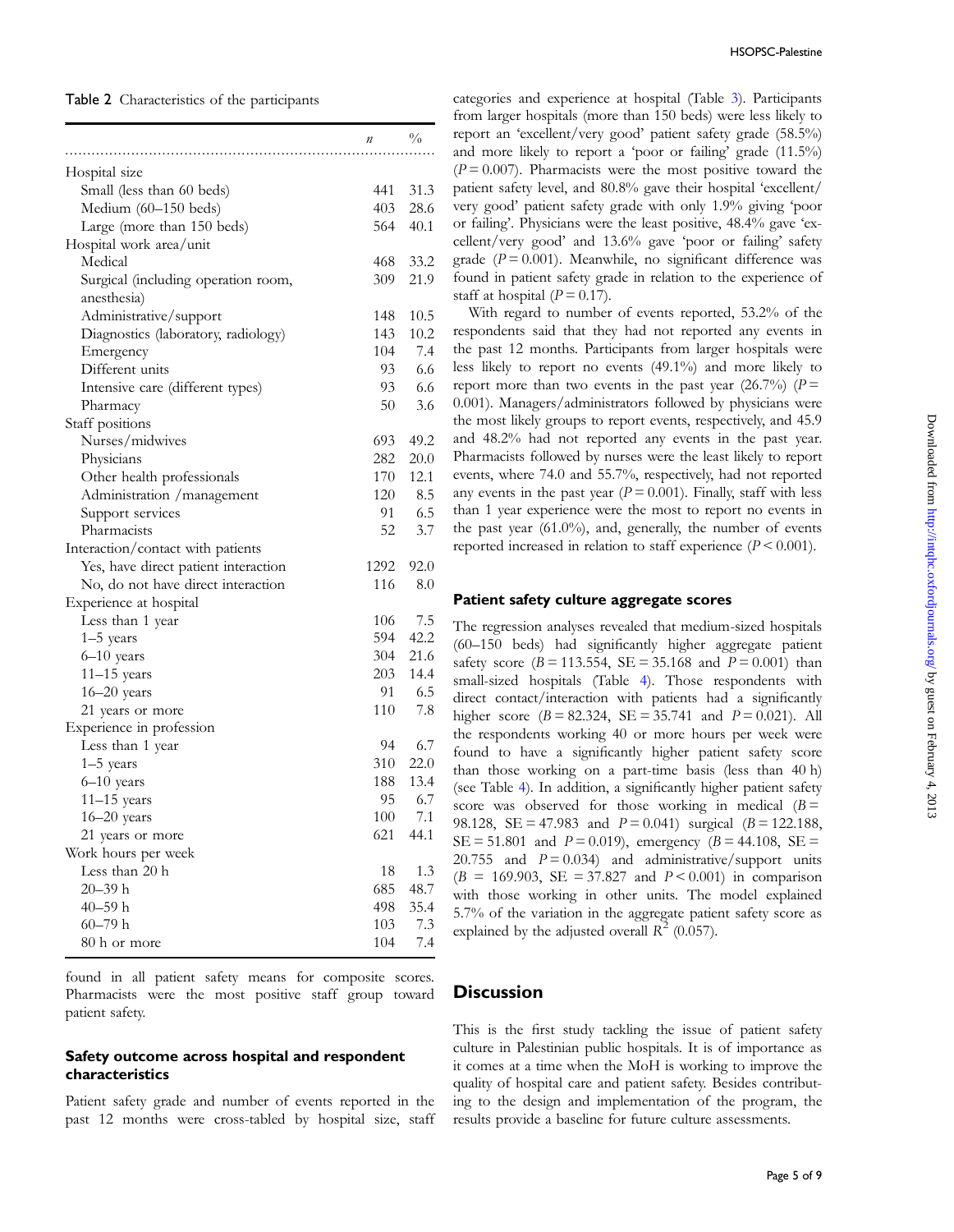<span id="page-5-0"></span>

Downloaded from http://intqhc.oxfordjournals.org/ by guest on February 4, 2013 Downloaded from <http://intqhc.oxfordjournals.org/> Dy guest on February 4, 2013

Figure 1 Comparison of composite-level average percentage-positive scores and safety outcome of the participating hospitals with regional (Lebanon and Saudi) and US study results [\[5](#page-8-0), [8,](#page-8-0) [9\]](#page-8-0).

However, this study has two limitations. First, although the overall response rate was 51.2%, participation of allied health professions, e.g. technicians and therapists, reached only 44%. Second, comparably lower Cronbach's  $\alpha$  values for the composite scores measuring the communication openness  $(\alpha = 0.38)$  and non-punitive response to error  $(\alpha = 0.57)$  were observed. It is worth indicating that low values ( $\leq 0.6$ ) of Cronbach's  $\alpha$  for the same composite scores were also reported in the Lebanese study that used an Arabic translation of the HSOPSC [\[8\]](#page-8-0). In further use, the translation of the tool needs to be improved.

Keeping in mind the exceptional political and instable economic conditions of the country and the Palestinian health-care system [[10](#page-8-0), [11\]](#page-8-0), results were compared with 2 similar studies from the region; a Lebanese study conducted in 68 private hospitals with 6807 participants [\[8\]](#page-8-0) and a Saudi Arabia study conducted in 13 public and private hospitals with 223 participants [[9](#page-8-0)]. The results were also compared with a 2011 study [\[5\]](#page-8-0) conducted in 1032 hospitals in the USA. Whereas in all studies, the composite scores of teamwork within unit and organizational learning-continuous improvement were the highest, non-punitive response to error and staffing composites scores were among the lowest (see Fig. 1). Event reporting was a common concern, where those who reported no events in the past 12 months were 43% in Saudi Arabia, 53.2% in Palestine, 58.6% in Lebanon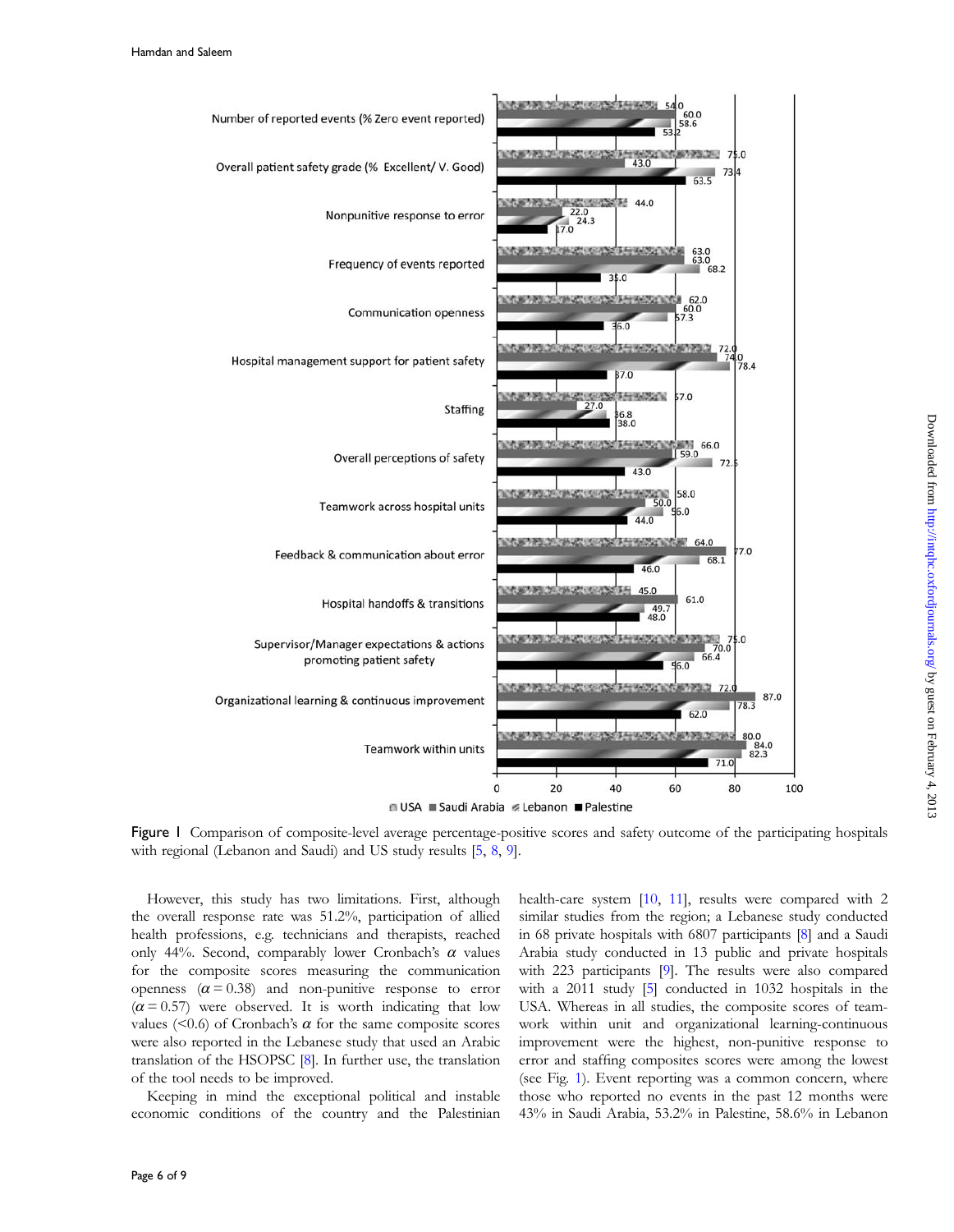<span id="page-6-0"></span>Table 3 Patient safety outcome variables by selected hospital and respondent characteristics

|                                                | Patient safety grade    |               |                  |               |                  | Events reported in the past 12 months |                                                |               |                                                |                                                |                   |             |                  |               |
|------------------------------------------------|-------------------------|---------------|------------------|---------------|------------------|---------------------------------------|------------------------------------------------|---------------|------------------------------------------------|------------------------------------------------|-------------------|-------------|------------------|---------------|
|                                                | Excellent/<br>very good |               | Acceptable       |               | Poor/<br>failing |                                       | No events                                      |               | $1-2$ events                                   |                                                | $3 - 5$<br>events |             | $+5$<br>events   |               |
|                                                | $\boldsymbol{n}$        | $\frac{0}{0}$ | $\boldsymbol{n}$ | $\frac{0}{0}$ | $\boldsymbol{n}$ | $\sqrt[0]{\!0}$                       | $\mathfrak n$                                  | $\frac{0}{0}$ | $\boldsymbol{n}$                               | $\frac{0}{0}$                                  | $\boldsymbol{n}$  | $^{0}/_{0}$ | $\boldsymbol{n}$ | $\frac{0}{0}$ |
| Hospital size (beds)                           |                         |               |                  |               |                  |                                       |                                                |               |                                                |                                                |                   |             |                  |               |
| Small $(>60)$                                  | 286                     | 65.4          | 108              | 24.7          | 43               | 9.8                                   | 229                                            | 53.6          | 93                                             | 21.8                                           | 63                | 14.8        | 42               | 9.8           |
| Medium (60-150)                                | 274                     | 68.5          | 101              | 25.2          | 25               | 6.2                                   | 232                                            | 58.4          | 75                                             | 18.9                                           | 53                | 13.4        | 37               | 9.3           |
| Large $($ >150 $)$                             | 325                     | 58.5          | 167              | 30.0          | 64               | 11.5                                  | 272                                            | 49.1          | 134                                            | 24.2                                           | 59                | 10.6        | 89               | 16.1          |
| Chi-square = 14.145, <i>P</i> -value = $0.007$ |                         |               |                  |               |                  |                                       |                                                |               |                                                | Chi-square = 21.611, <i>P</i> -value = $0.001$ |                   |             |                  |               |
| Staff categories                               |                         |               |                  |               |                  |                                       |                                                |               |                                                |                                                |                   |             |                  |               |
| <b>Nurses</b>                                  | 462                     | 67.2          | 169              | 24.6          | 56               | 8.2                                   | 381                                            | 55.7          | 154                                            | 22.5                                           | 90                | 13.2        | 59               | 8.6           |
| Physicians                                     | 135                     | 48.4          | 106              | 38.0          | 38               | 13.6                                  | 134                                            | 48.2          | 59                                             | 21.2                                           | 36                | 12.9        | 49               | 17.6          |
| Pharmacist                                     | 42                      | 80.8          | 9                | 17.3          | 1                | 1.9                                   | 37                                             | 74.0          | 10                                             | 20.0                                           | $\overline{2}$    | 4.0         | 1                | 2.0           |
| Other health professionals                     | 101                     | 59.4          | 46               | 27.1          | 23               | 13.5                                  | 84                                             | 50.0          | 37                                             | 22.0                                           | 20                | 11.9        | 27               | 16.1          |
| Administration/management                      | 80                      | 69.0          | 29               | 25.0          | 7                | 6.0                                   | 51                                             | 45.9          | 28                                             | 25.2                                           | 17                | 15.3        | 15               | 13.5          |
| Support services                               | 65                      | 73.0          | 17               | 19.1          | 7                | 7.9                                   | 46                                             | 52.9          | 14                                             | 16.1                                           | 10                | 11.5        | 17               | 19.5          |
| Chi-square = 48.353, <i>P</i> -value < $0.001$ |                         |               |                  |               |                  |                                       |                                                |               | Chi-square = 37.862, <i>P</i> -value < $0.001$ |                                                |                   |             |                  |               |
| Experience at hospital                         |                         |               |                  |               |                  |                                       |                                                |               |                                                |                                                |                   |             |                  |               |
| Less than 1 year                               | 59                      | 55.7          | 32               | 30.2          | 15               | 14.2                                  | 64                                             | 61.0          | 23                                             | 21.9                                           | 6                 | 5.7         | 12               | 11.4          |
| $1-5$ years                                    | 374                     | 63.6          | 151              | 25.7          | 63               | 10.7                                  | 328                                            | 56.0          | 122                                            | 20.8                                           | 73                | 12.5        | 63               | 10.8          |
| $6-10$ years                                   | 201                     | 66.3          | 81               | 26.7          | 21               | 6.9                                   | 160                                            | 54.8          | 69                                             | 23.6                                           | 39                | 13.4        | 24               | 8.2           |
| $11-15$ years                                  | 121                     | 61.1          | 54               | 27.3          | 23               | 11.6                                  | 85                                             | 42.5          | 47                                             | 23.5                                           | 25                | 12.5        | 43               | 21.5          |
| $16 - 20$ years                                | 57                      | 64.0          | 26               | 29.2          | 6                | 6.7                                   | 44                                             | 48.9          | 23                                             | 25.6                                           | 9                 | 10.0        | 14               | 15.6          |
| 21 years or more                               | 73                      | 67.0          | 32               | 29.4          | $\overline{4}$   | 3.7                                   | 52                                             | 49.5          | 18                                             | 17.1                                           | 23                | 21.9        | 12               | 11.4          |
| Chi-square = 13.982, <i>P</i> -value = $0.174$ |                         |               |                  |               |                  |                                       | Chi-square = 41.253, <i>P</i> -value < $0.001$ |               |                                                |                                                |                   |             |                  |               |

and 54% in the USA study, respectively. The overall patient safety grade in Palestine (63.5%) was higher than Saudi Arabia (60%), but lower than Lebanon (73.4%) and the USA (75%). However, the role of management in patient safety in Palestinian hospitals represented by the hospital management support to patient safety (37%) and the management expectations and actions promoting patient safety (56%) dimensions were considerably lower than the other three studies (see Fig. [1](#page-5-0)). Leadership commitment to patient safety as a priority is crucial, and leadership support in providing expertise, training and necessary resources is fundamental for the success of patient safety program [[15](#page-8-0)–[17](#page-8-0)]. We believe that Palestinian public hospitals lack effective governance and adequate human and other resources that are needed for successful quality and patient safety system.

Event reporting is a common patient safety concern in different countries [\[5,](#page-8-0) [8,](#page-8-0) [9](#page-8-0), [18,](#page-8-0) [19](#page-8-0)]. Incident reporting has a key role in enhancing patient safety by learning from mistakes and the enhanced changes in the system to reduce the likelihood of injury to future patients [\[20](#page-8-0)]. The study findings showed that this is also a major concern in the Palestinian hospitals. Mistakes that harm or have potential to harm patients are less frequently reported; about 53.2% of the respondents did not report any event in the past year. An interesting finding was that respondents from larger hospitals (26.7%) and physicians (30.5%) were the most likely to report more than three events in the last year in comparison

with nurses (21.8) % or other health professionals ( $P =$ 0.001). This might be due to more supportive medical leadership and to the dominance of the medical profession, where other professionals are probably more vulnerable to blame and punishment than physicians in Palestinian hospitals.

Consequences of event reporting affect frequency of event reporting [[19,](#page-8-0) [21](#page-8-0)–[24](#page-8-0)]. The reluctance of staff to report incidents is probably linked to the prevalence of a punitive response to error and blame culture (composite score 17%). Staff worry that mistakes they make are kept in their personnel file (item score 15%) and fear that they will be held against them (item score 12%) (see Table [1](#page-2-0)). Adding to that, the insufficient feedback and communication about error (46%), which means that staff are less informed about errors that occur, or feedback about changes implemented and ways to prevent errors are not properly discussed. Further research on professional's attitudes and barriers for incident reporting is necessary for developing an adequate incident reporting system in Palestinian hospitals.

Staffing was another patient safety concern (composite score 38%). Most of the participants indicated insufficient staff to handle the workload and that they work in 'crisis mode' trying to do too much, too quickly (both with 18% item score). This should not be a surprise as Palestinian public hospitals suffer from lack of professional staff together with high patient workloads. Staff has to do more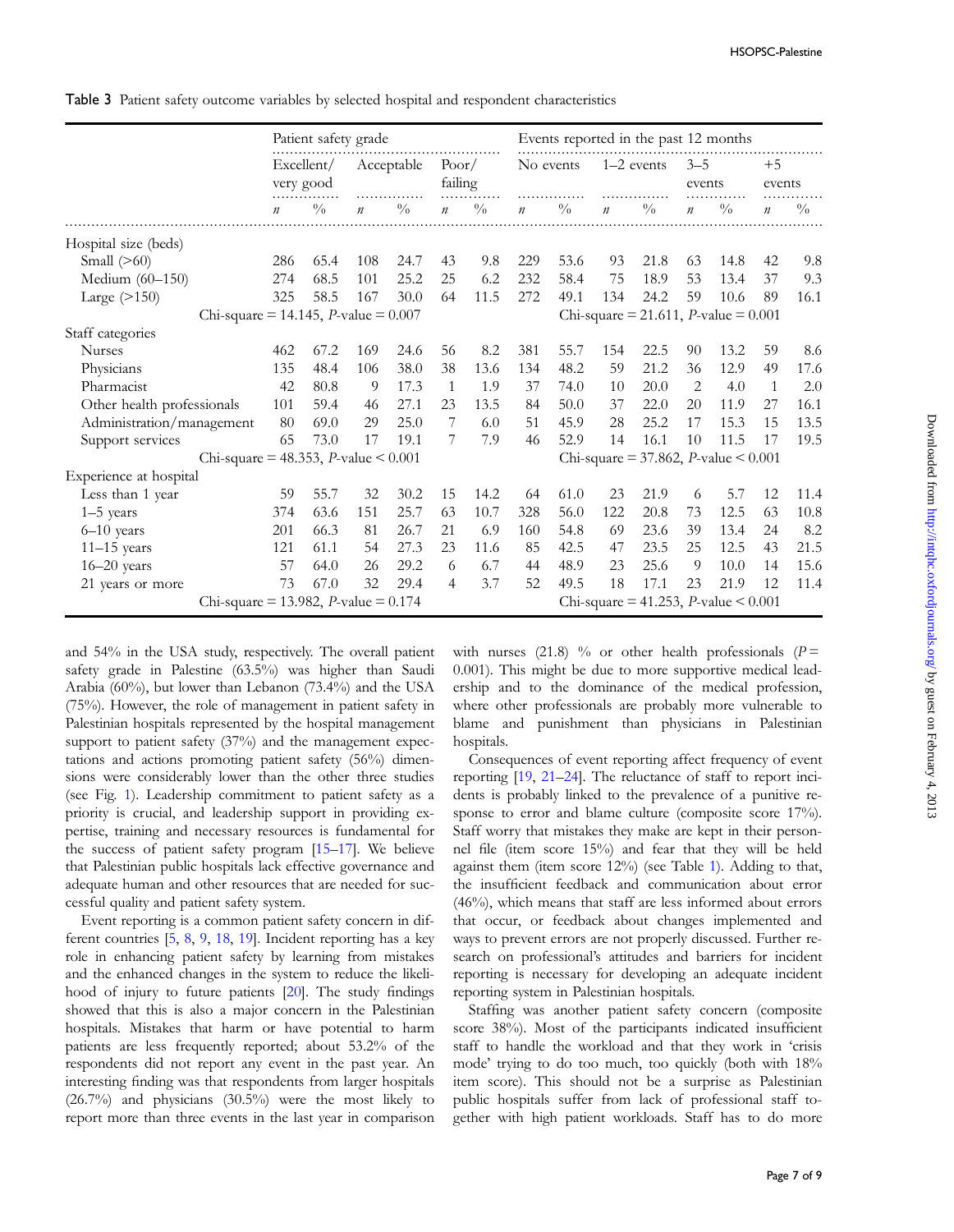<span id="page-7-0"></span>

|  |  | Table 4 Factors associated with patient safety culture aggregate score |  |  |  |  |  |  |
|--|--|------------------------------------------------------------------------|--|--|--|--|--|--|
|--|--|------------------------------------------------------------------------|--|--|--|--|--|--|

| Parameter                          | B         | Standard error  | $t$ -test | P-value |
|------------------------------------|-----------|-----------------|-----------|---------|
| Hospital size                      |           |                 |           |         |
| Small (less than 60 beds)          |           | Reference group |           |         |
| Medium (60-150 beds)               | 113.554   | 35.168          | 3.229     | 0.001   |
| Large (more than 150 beds)         | $-6.103$  | 40.089          | $-0.152$  | 0.879   |
| Experience in profession           |           |                 |           |         |
| Less than 1 year                   |           | Reference group |           |         |
| $1-5$ years                        | 5.546     | 10.126          | 0.548     | 0.584   |
| $6-10$ years                       | 9.441     | 39.449          | 0.239     | 0.811   |
| $11-15$ years                      | $-32.156$ | 26.315          | $-1.222$  | 0.222   |
| $16 - 20$ years                    | 62.306    | 50.645          | 1.230     | 0.219   |
| More than 20 years                 | $-22.076$ | 28.637          | $-0.771$  | 0.441   |
| Direct contact with patients       |           |                 |           |         |
| $\rm No$                           |           | Reference group |           |         |
| Yes                                | 82.324    | 35.741          | 2.303     | 0.021   |
| Working hours per week             |           |                 |           |         |
| Less than 40 h                     |           | Reference group |           |         |
| 40 h per week                      | 90.904    | 36.099          | 2.518     | 0.012   |
| $41 - 59$ h                        | 128.424   | 33.990          | 3.778     | < 0.001 |
| $60 - 79 h$                        | 174.192   | 43.143          | 4.038     | < 0.001 |
| 80 h and more                      | 180.153   | 37.517          | 4.802     | < 0.001 |
| Work area/hospital unit            |           |                 |           |         |
| Different units                    |           | Reference group |           |         |
| Medical                            | 98.128    | 47.983          | 2.045     | 0.041   |
| Surgical                           | 122.188   | 51.801          | 2.359     | 0.019   |
| Intensive care                     | 36.095    | 22.210          | 1.625     | 0.104   |
| Diagnostics (laboratory/radiology) | $-14.081$ | 34.531          | $-0.408$  | 0.684   |
| Pharmacy                           | 38.853    | 44.776          | 0.868     | 0.386   |
| Administrative/support             | 169.903   | 37.827          | 4.492     | < 0.001 |
| Emergency                          | 44.108    | 20.755          | 2.125     | 0.034   |

Corrected model  $F = 1.223$ ,  $P = 0.008$ .  $R^2 = 0.313$ , adjusted  $R^2 = 0.057$ .

shifts to compensate for shortages, and about 50% of the participants work more than the regular 40 h per week. The amount of work hours should be appropriate to provide the best care for patients. Long work hours increase staff fatigue and can lead to medical errors and adverse events and outcomes [\[25\]](#page-8-0).

Our findings on the effect of hospital size on patient safety score and event reporting were inconsistent with the Lebanese study [\[8\]](#page-8-0). Staff from larger size hospitals were found to have a more positive perception of aggregate patient safety score and event reporting behavior. In this study setting, this could be explained by the fact that most of the smaller public hospitals are newly established and still lack qualified and experienced staff and equipment. In comparison, the larger hospitals, which serve as referral centers, have received significant improvements in infrastructure, equipment and staff training. Moreover, many patient safety procedures were also piloted in some of these hospitals. Quality improvement strategies include accreditation, when implemented at hospitals, it is known to be positively associated with patient safety levels [\[26\]](#page-8-0).

## **Conclusions**

Implementation of quality improvement strategies, including accreditation in hospitals is positively associated with patient safety. The Palestinian public hospitals survey results reveal that staff feel less positive toward patient safety culture within their organization. Several dimensions of patient safety culture need to be improved, especially those related to developing effective incident reporting system and establishing a non-punitive culture, allocating more staff and adequate work hours and ensuring hospital management support for patient safety. The survey should be repeated after implementation of appropriate interventions to monitor improvements in patient safety culture in these hospitals.

## Acknowledgements

We acknowledge the Ministry of Health cooperation and permission to conduct the study at public hospitals. We also